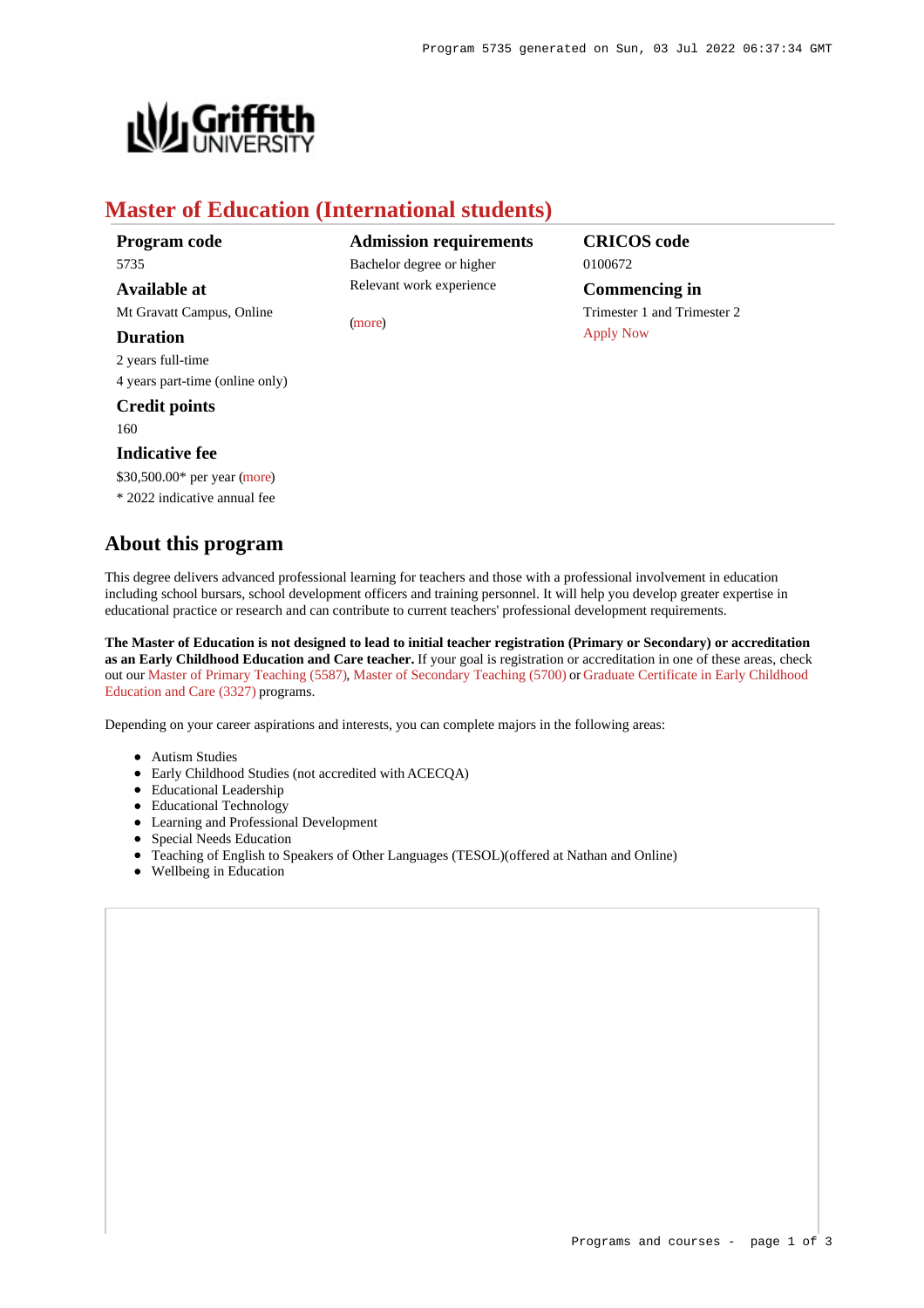| Code | <b>Program title</b>                                      | Campus                | <b>Intake</b>                                   |
|------|-----------------------------------------------------------|-----------------------|-------------------------------------------------|
| 3230 | Graduate Certificate in Educational<br>Leadership         | Mt Gravatt, Online    | Exit point only                                 |
| 3366 | Graduate Certificate in Educational Research              | Mt Gravatt, Online    | Exit point only                                 |
| 3367 | Graduate Certificate in Educational<br>Technology         | Mt Gravatt, Online    | Exit point only                                 |
| 3368 | Graduate Certificate in Wellbeing in<br>Education         | Mt Gravatt, Online    | Exit point only                                 |
| 3369 | Graduate Certificate in Education                         | Mt Gravatt, Online    | Exit point only                                 |
| 3375 | Graduate Certificate in Early Childhood<br><b>Studies</b> | Mt Gravatt, Online    | Exit point only                                 |
| 3385 | <b>Graduate Certificate in Educational Studies</b>        | Mt Gravatt, Online    | Exit point only                                 |
| 4205 | Graduate Diploma of Educational Studies                   | Mt Gravatt, Online    | Exit point only                                 |
| 5735 | <b>Master of Education (this program)</b>                 | Mt Gravatt,<br>Online | <b>Trimester 1 and Trimester</b><br>$\mathbf 2$ |

# [My attendance during the program](https://www148.griffith.edu.au/programs-courses/Program/5735/Overview/International#attendance)

# **Attendance information**

Flexible study options include online or on-campus study in intensive and full-time modes where the program structure allows.

#### **Studying amid COVID-19**

The University's Mandatory COVID-19 Vaccination or Testing policy is under review and consultation and will be suspended from 14/4/2022. Please visit [Studying amid COVID-19](https://www.griffith.edu.au/coronavirus/studying-amid-covid-19) for more information.

If you are an International student on a student visa, you must ensure that you enrol in a way that will allow you to complete your enrolment within the expected program duration as stated on your Confirmation of Enrolment (CoE).

## [My career opportunities](https://www148.griffith.edu.au/programs-courses/Program/5735/Overview/International#opportunities) **My career opportunities**

Successful completion of this program will better equip graduates for a rewarding and productive career in a range of educational settings. You will be in a better position to meet individual professional learning and research development needs and may have the opportunity to work within Australia and throughout the world.

A variety of employment opportunities exist for Master of Education graduates, including: leading curriculum innovators, learning and teaching specialists, learning support teachers, educational administration, training and development, leading teacher, educational management consultant, teacher in adult and community education, specialist practitioner consultant, policy and planning officer, education officer, school principal, vice-principal and lecturer/tutor.

## [Pathways to further study](https://www148.griffith.edu.au/programs-courses/Program/5735/Overview/International#pathways)

# **Pathways to further study**

This Masters includes a dissertation pathway. The dissertation can provide a pathway to higher degree research studies.

To be eligible for entry into the [Doctor of Education \(6022\)](https://www148.griffith.edu.au/Search/Results?SearchText=6022) or the [Doctor of Philosophy \(6001\)](https://www148.griffith.edu.au/Search/Results?SearchText=6001), you must meet the admission requirements for the research degree.

### [What are the fees?](https://www148.griffith.edu.au/programs-courses/Program/5735/Overview/International#fees) **International students**

An International student is one who is not:

- an Australian or New Zealand citizen or
- a person who has Australian permanent resident status.

#### **Indicative annual tuition fee**

The indicative annual tuition fee is calculated based on a standard full-time study load which is usually 80 credit points (two full-time trimesters).

The indicative annual tuition fee is based on current conditions and available data and should only be used as a guide. These fees are reviewed annually and are subject to change.